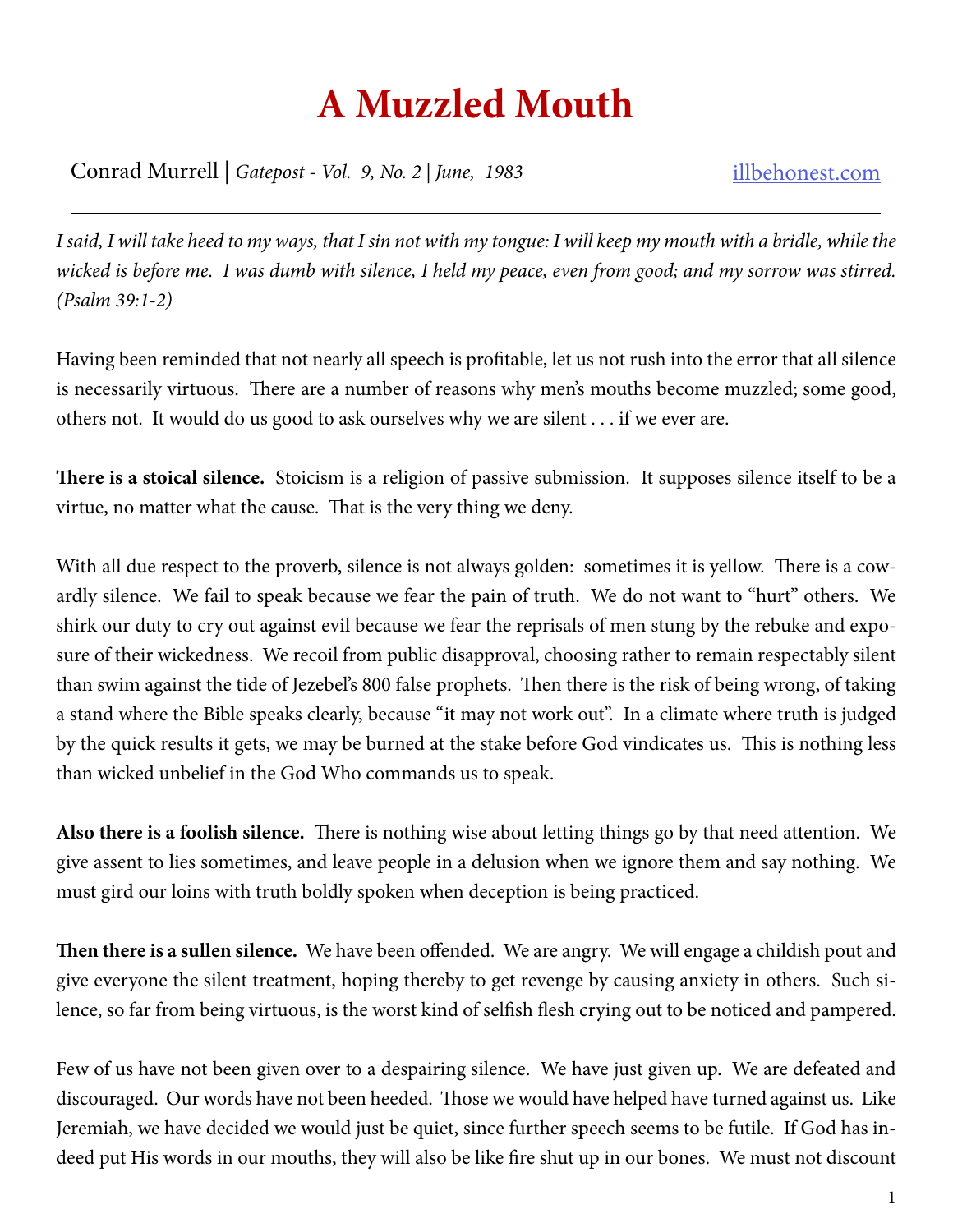the power of God to make His truth effectual. Whether people hear or not, we are yet bound to continue to say what He bids us say.

**There is a valid forced silence.** We are bound to observe authority in the civil realm. While religious leaders may not tell us what we may preach, civil authorities may forbid us to speak in certain places. We do no adornment to the gospel when we present ourselves as lawless rebels. There are also times when we are restrained by the Holy Spirit from speaking, even though we would like to shout out.

The example given in the above scripture, however, is a wise and holy silence. It is an act of will on the part of the psalmist. He has taken earnest heed to his ways and determined to bridle his tongue. This is something that every child of God must learn. The sins of the tongue are easiest to commit and most subtle of all. How often they are engaged ignorantly! And we know it not until we begin to reap their bitter fruits. Especially are we to use caution when the wicked are before us. There are a number of reasons:

We are most likely to speak unwisely when we are exercised in our emotions. It is a rare person (if he indeed exists at all) who can hold his tongue and contain behind a closed mouth the hot seething emotions of the heart. Especially is this true when we feel we have been mistreated, neglected, hurt, outraged, left out, misunderstood or misinterpreted. How loudly our wounded ego cries to be heard, justified, pampered and restored!

In such a time, if we, as Christians, must speak, let us be very careful in whose presence we do so. If we must get the poison out of our systems, then let us flush it out where it will pollute no more than it already has. Let us not infect someone else with our bitterness. Here are some who must never hear such unseemly speech from us:

**1. Soreheads and chronic grouches.** These are the very ones to whom we are most likely to spill our woes, since they feed on such swill, and are constantly browsing for it.

**2. Talebearers.** If you are going to tell one of these, you may as well write a letter to the local editor. It will be a public broadcast in no time; and you will hurt and offend many whom you will deeply regret.

**3. Two-faced sympathizers.** These human lizards always adapt to the color of their company. They will give you exactly what you want, telling you how right you are and how wicked the other parties are. You will leave them more bitter than when you came.

Then to whom must we tell our woes? As the song title goes, "Tell It To Jesus". Tell it first to God and wait on His answer and His healing. If you must then tell it to men, seek out the holiest, most godly and honest person you know and tell him. If he is a faithful friend, he will hold your confidence. Your story will go